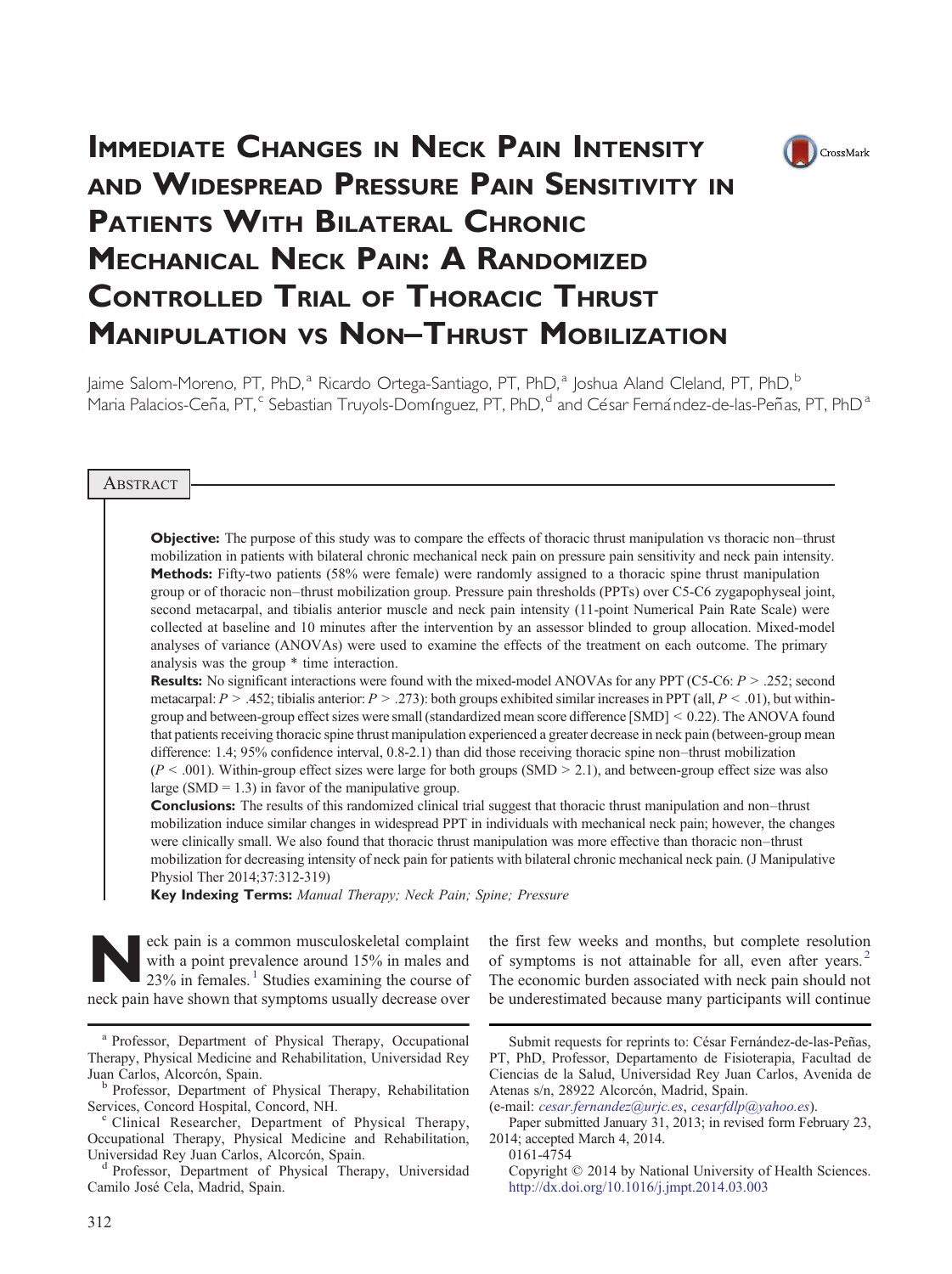<span id="page-1-0"></span>

Fig 1. Thoracic spine thrust manipulation. (Color version of figure is available online.)

to use health care resources for up to 10 years after the initial onset[.](#page-6-0)<sup>[3](#page-6-0)</sup> In fact, there has been a consistent increase in the medical costs associated with the management of spinal pain conditions between 1997 and 2005[.](#page-6-0)<sup>[4](#page-6-0)</sup>

Participants reporting neck pain often seek manual therapy for the management of their symptoms. In fact, physical therapy is generally the first management option for patients with mechanical neck pain. Physical therapists treat mechanical neck pain with a number of interventions including joint mobilization and/or manipulation, therapeutic exercises, soft tissue massage, electrotherapy, or education. Manual therapies targeted to the neck and deep neck flexor musculature exercises are probably the most accepted therapeutic interventions for the management of this population. In fact, clinical practice guidelines for manual therapy management of patients with neck pain suggest use of treatment approaches including cervical spine manipulation or mobilization and training of the deep neck flexors[.](#page-6-0)  $5,6$ 

The use of cervical spine thrust manipulations is still controversial based on the fact that all potential risks cannot be avoided[.](#page-6-0) $<sup>7</sup>$  $<sup>7</sup>$  $<sup>7</sup>$  Hence, the use of thoracic spine thrust</sup> manipulations in individuals with neck pain has increased in recent years. Two recent systematic reviews concluded that individuals with mechanical neck pain benefit from thoracic spine thrust manipulation[;](#page-6-0)  $8,9$  however, the exact neurophysiologic mechanism by which thoracic manipu-lation exerts it effects remains to be elucidated[.](#page-6-0)  $10,11$ Segmental and central theories have been proposed as the most likely hypotheses for spinal thrust manipulation to act through the stimulation of descending inhibitory mechanisms, particularly the periaqueductal gray matter[.](#page-6-0)<sup>[12,13](#page-6-0)</sup> This assumption is mainly based on the premise that spinal thrust manipulation exerts a mechanical hypoalgesic effect, thereby increasing pressure pain thresholds (PPTs). Several studies demonstrated that cervical spine manipulation induces this hypoalgesic effect



Fig 2. Thoracic spine non–thrust mobilization. (Color version of figure is available online.)

in healthy people[,](#page-6-0)  $14-16$  $14-16$  individuals with mechanical neck pain[,](#page-6-0)<sup>[17](#page-6-0)</sup> and patients with lateral epicondylalgia[.](#page-6-0)<sup>[18](#page-6-0)</sup> However, few studies had investigated if thoracic spine thrust manipulation can exhibit a hypoalgesic effect. A small clinical trial compared changes on PPT over the elbow after the application of either cervical or thoracic thrust in individuals with lateral epicondylalgia and reported that the cervical manipulation produced a greater increase in PPTs than thoracic spine manipulation[.](#page-7-0)<sup>[19](#page-7-0)</sup> A recent randomized clinical trial found that cervical and thoracic thrust manipulation induces similar changes in widespread PPTs in individuals with chronic mechanical neck pain; however, these changes were small and did not surpass their respective minimal detectable change (MDC) values[.](#page-7-0)<sup>[20](#page-7-0)</sup>

To date, only 2 studies have compared the effects of thoracic thrust manipulation and non–thrust mobilization in reducing pain for individuals with mechanical neck pain. C[l](#page-7-0)eland et  $al^{21}$  $al^{21}$  $al^{21}$  found that those patients with mechanical neck pain who received thoracic manipulation had greater pain reduction at a 2-day follow-up period than did patients who received thoracic mobilization. Conversely, Suvarn-nato et al<sup>[22](#page-7-0)</sup> did not find a significant difference in pain reduction between individuals with neck pain who received thoracic thrust manipulation or non–thrust mobilization. Perhaps the difference is related to the fact that the participants in the study by C[l](#page-7-0)eland et  $al<sup>21</sup>$  $al<sup>21</sup>$  $al<sup>21</sup>$  exhibited symptoms for less than 2 months, whereas those in the study by Suvarnnato et a[l](#page-7-0)<sup>[22](#page-7-0)</sup> had to have symptoms greater than 3 months to be included in the trial. Considering these discrepancies and the fact that the physiological effects of thoracic thrust manipulation remain to be elucidated, the purpose of this randomized clinical trial was to examine the widespread effects of thoracic spine thrust manipulation and thoracic non–thrust mobilization on pressure pain sensitivity and intensity of neck pain in patients with chronic mechanical neck pain.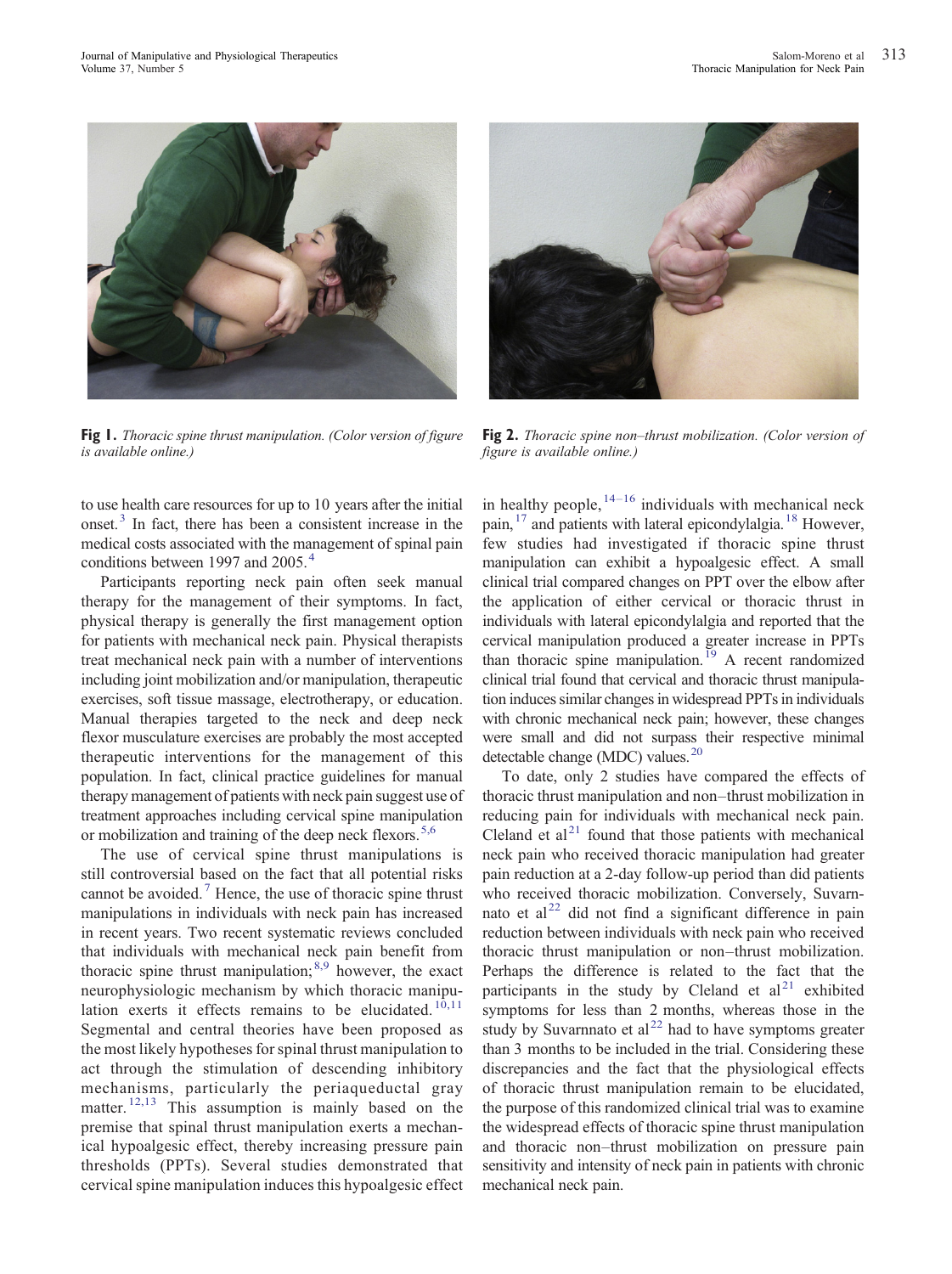<span id="page-2-0"></span>

Fig 3. Flow diagram of patients throughout the course of the study.

## **METHODS**

#### **Participants**

A randomized single-blind clinical trial was conducted (clinical trial registry number NCT02051478). Consecutive individuals with bilateral chronic mechanical idiopathic neck pain referred by their primary care physician to physical therapy were screened for eligibility criteria from September 2012 to June 2013. In the current trial, mechanical neck pain was defined as neck-shoulder pain with sensory symptoms provoked by neck postures, neck movement, and/or palpation of the cervical musculature. Patients were included if they exhibited the following: (1) neck pain symptoms of mechanical nature, (2) age from 18 to 60 years, (3) bilateral symptoms, and (4) symptoms for at least 6 months of duration.

Potential participants were excluded if they exhibited any of the following criteria: (1) whiplash injury, (2) previous spine surgery, (3) diagnosis of cervical radiculopathy or myelopathy, (4) diagnosis of fibromyalgia[,](#page-7-0)  $^{23}$  $^{23}$  $^{23}$  (5) having undergone any physical therapy intervention in the previous year, or (6) pregnancy. The protocol for this study was approved by the local human research committee of the Universidad Rey Juan Carlos (Spain), and all participants signed an informed consent form prior to participation in the study.

## Outcome Measures

The primary outcome in this trial was PPT, defined as the amount of pressure applied for the pressure sensation to first change to pain[.](#page-7-0) [24](#page-7-0) An electronic algometer (Somedic AB, Farsta, Sweden) was used to measure PPT levels. The algometer consists of a  $1$ -cm<sup>2</sup> rubber tipped plunger mounted on a force transducer. Participants were instructed to press a switch when the sensation changed from pressure to pain. The mean of 3 trials was calculated and used for the main analysis. A 30-second resting period was allowed between each measure.

Pressure algometry over the cervical spine has shown excellent intrarater (intraclass correlation, 0.94- 0.97) and good-to-excellent interrater (intraclass correlation, 0.79-0.90) reliability in individuals with acute neck pain[.](#page-7-0) $25$  This study reported that the MDC for PPT over the cervical spine and tibialis anterior muscle in patients with acute neck pain was 47.2 and 97[.](#page-7-0)9 kPa, respectively.<sup>[25](#page-7-0)</sup> To determine changes in widespread pressure pain sensitivity, PPTs were assessed bilaterally over the C5-C6 zygapophyseal joint, second metacarpal, and tibialis anterior muscle. A previous study had reported that patients with mechanical neck pain exhibit pressure hypersensitivity in these areas[.](#page-7-0)<sup>[26](#page-7-0)</sup>

The secondary outcome was neck pain intensity. Participants rated the intensity of their neck pain at rest on an 11-point Numerical Pain Rate Scale (0: no pain, 10: maximum pain)[.](#page-7-0) $27$  C[l](#page-7-0)eland et al<sup>[28](#page-7-0)</sup> reported that the MDC and minimal clinically important difference (MCID) were 2.1 and 1.3 points, respectively, in patients with mechanical neck pain.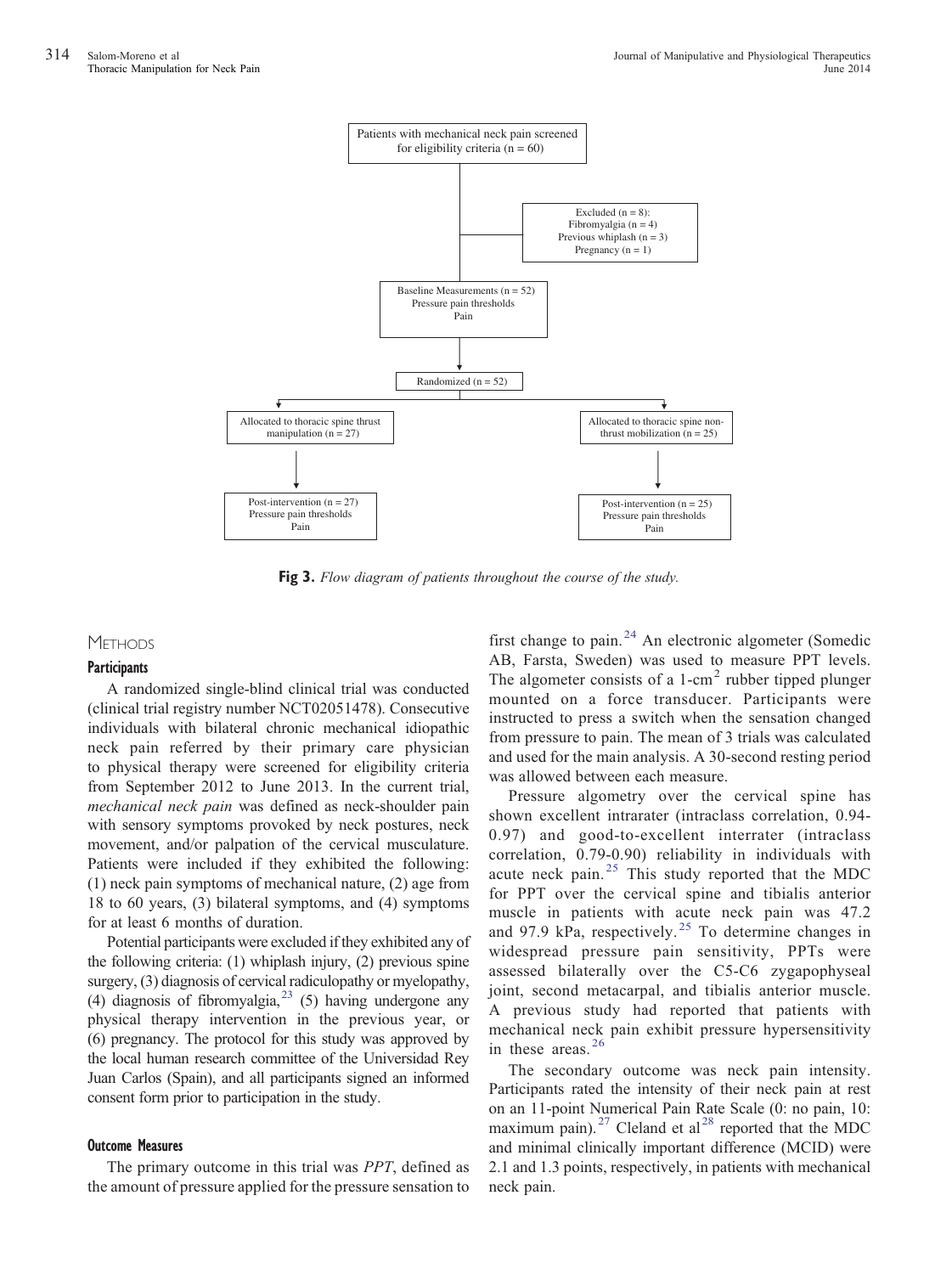<span id="page-3-0"></span>Table 1. Baseline Demographics for Both Groups<sup>a</sup>

|                                 | <b>Thoracic</b><br>Manipulation<br>$(n = 27)$ | Thoracic<br>Mobilization<br>$(n = 25)$ | P    |
|---------------------------------|-----------------------------------------------|----------------------------------------|------|
| Sex (male/female)               | 17/10                                         | 13/12                                  | .302 |
| Age(y)                          | $32 \pm 7$                                    | $34 \pm 9$                             | .324 |
| Time duration $(y)$             | $2.2 \pm 1.1$                                 | $2.4 \pm 1.3$                          | .424 |
| Pain intensity $(0-10)$         | $6.0 \pm 1.4$                                 | $5.8 \pm 1.2$                          | .497 |
| PPTs (kPa)                      |                                               |                                        |      |
| C5-C6 dominant                  | $133.2 \pm 36.8$                              | $141.7 \pm 35.8$                       | .404 |
| C5-C6 nondominant               | $133.9 \pm 36.0$                              | $1483 \pm 347$                         | .350 |
| Second metacarpal dominant      | $261.8 \pm 57.8$                              | $244.5 \pm 81.1$                       | .376 |
| Second metacarpal nondominant   | $263.3 \pm 60.1$                              | $257.5 \pm 71.1$                       | .752 |
| Tibialis anterior dominant side | $430.8 \pm 106.7$                             | $407.7 \pm 129.8$                      | .485 |
| Tibialis anterior nondominant   | $434.2 \pm 109.5$                             | $412.6 \pm 134.7$                      | .527 |

PPTs, pressure pain thresholds.

<sup>a</sup> Data are mean  $\pm$  SD, except for sex.

#### Middle Thoracic Spine Thrust Manipulation

A high-velocity, end-range, anterior-posterior thrust applied through the elbows to the midthoracic spine was applied[.](#page-7-0)<sup>[29](#page-7-0)</sup> Patients were supine with upper extremities crossed over the chest and hands placed over the opposite shoulder. The manipulating hand of the therapist stabilized the inferior thoracic vertebra of the motion segment targeted. The other clinician's hand cradled the patient's head and introduced a gentle flexion of the upper and midthoracic spine. Finally, the clinician's body pushed down through the patient's arms, to perform a distraction thoracic spine thrust manipulation in an upward direction ([Fig 1](#page-1-0)). The thoracic thrust manipulation was focused on T3-T6 segments; however, because thoracic thrust manipulation reportedly lacks segmental sensitivity[,](#page-7-0)  $30$  no specific segment was targeted. If no audible cavitation was heard on the first attempt, then the therapist repositioned the participant and performed the thrust manipulation again. A maximum of 2 attempts were made.

#### Middle Thoracic Spine Non–Thrust Mobilization

Patients received 20-second bouts of grades III to IV of central posterior-anterior non–thrust mobilization from T3 to T6 spinous process[,](#page-7-0) as described by Maitland et al,  $31$ for an overall intervention time of approximately 2 minutes [\(Fig 2\)](#page-1-0). This procedure was chosen to establish a similar amount of time to complete the thoracic manipulation and non–thrust mobilization techniques, minimizing the potential for an attention effect.

## Treatment Adverse and Side Effects

Patients were asked to report any adverse event that they experienced after the intervention and during a 1 week follow-up. In this study, an adverse event was defined as sequelae of medium term in duration with any symptom perceived as distressing and unacceptable to the patient and required further treatment[.](#page-7-0)<sup>[32](#page-7-0)</sup> In addition, side effects, defined as short-term, mild in nature, nonserious, transient reversible consequences of the treatment, were also monitored. Adverse and side effects were selfreported by the patients and collected by a clinician not involved in the study.

## Randomization

Following the baseline examination, patients were randomly assigned to receive either thoracic spine thrust manipulation or thoracic non–thrust mobilization. Concealed allocation was performed using a computergenerated randomized table of numbers created prior to start of data collection by a researcher not involved in the recruitment of or treatment for the patients. Individual and sequentially numbered index cards with the random assignment were prepared. The index cards were folded and placed in sealed opaque envelopes. A second therapist, blinded to baseline examination findings, opened the envelope and proceeded with treatment according to the group assignment. Outcome measures were assessed before and 10 minutes after each intervention by an assessor blinded to group allocation.

#### Statistical Analysis

Statistical analysis was performed using SPSS statistical software, version 18.0 (SPSS, Chicago, IL). Mean, SDs, and/or 95% confidence intervals (95% CIs) were calculated for each variable. The Kolmogorov-Smirnov test showed a normal distribution of the data ( $P > .05$ ). Baseline demographic and clinical variables were compared between both groups using independent Student t tests for continuous data and  $\chi^2$  tests of independence for categorical data. For the primary outcome of the study, a  $2 \times 2 \times 2$  mixed-model analysis of variance (ANOVA) with time (pre-post intervention) and side (dominant or nondominant) as the within-participant factor and group (thoracic spine thrust or non–thrust manipulation) as the between-participant factor was used to examine the effects of the intervention on PPT. A  $2 \times 2$  mixed-model ANOVA with time (pre-post) as the within-participant factor and (thoracic spine thrust or non–thrust manipulation) as the between-participant factor was used to determine the effects of the intervention on neck pain intensity. For each ANOVA, the hypothesis of interest was the 2-way interaction (group \* time). To enable comparison of effect sizes, standardized mean score differences (SMDs) were calculated by dividing mean score differences between groups by the pooled SD. An SMD greater than 0.8 is considered large; between 0.3 and 0.79, moderate; and less than  $0.3$  $0.3$  $0.3$ , small.<sup>[33](#page-7-0)</sup>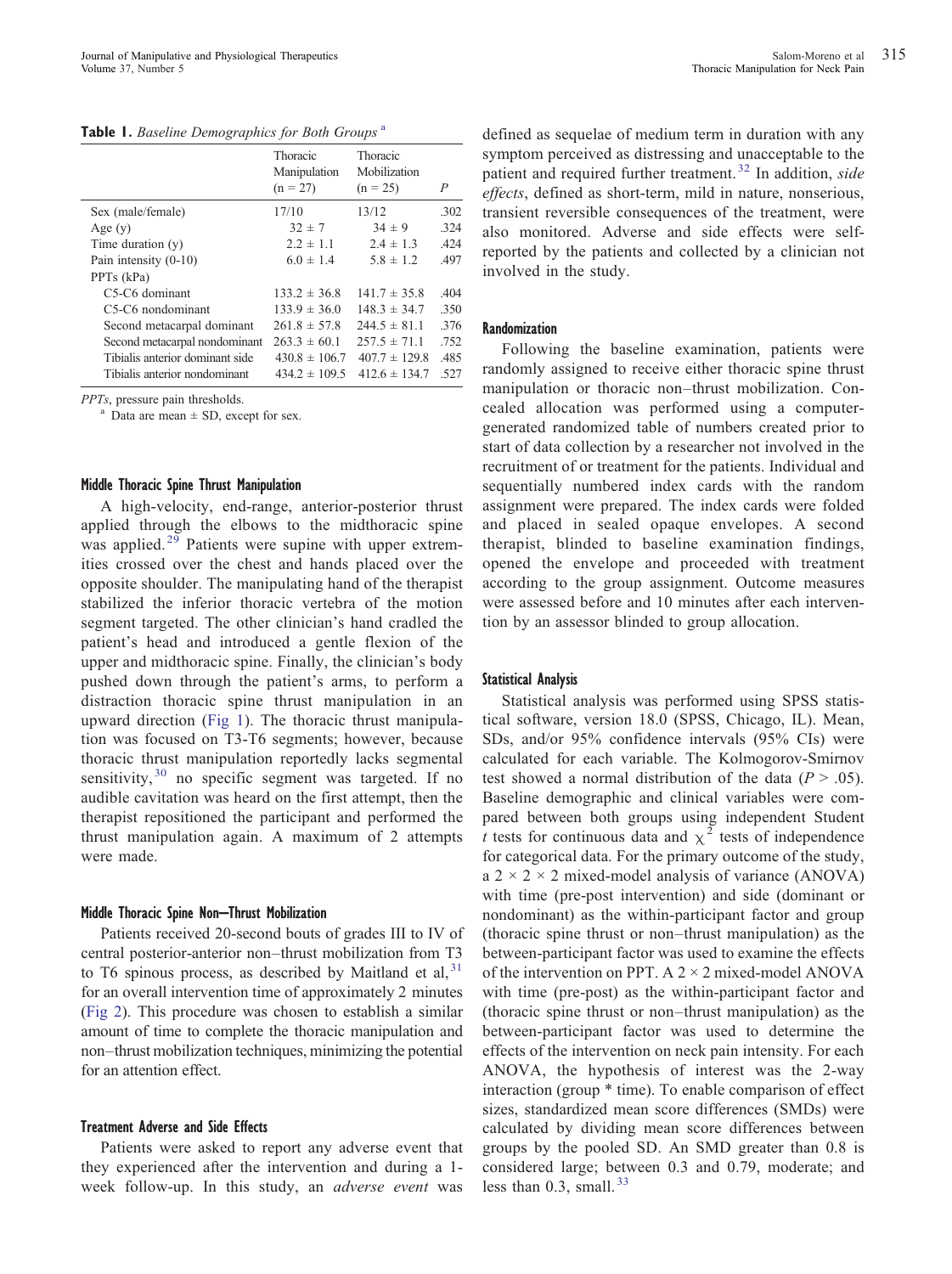|                                           | Pretreatment <sup>a</sup> | Posttreatment <sup>a</sup> | Within-Group Change Score <sup>b</sup> | Between-Group Difference<br>in Change Score <sup>b</sup> |  |  |
|-------------------------------------------|---------------------------|----------------------------|----------------------------------------|----------------------------------------------------------|--|--|
|                                           |                           |                            |                                        |                                                          |  |  |
| Pain intensity $(0-10)$                   |                           |                            |                                        |                                                          |  |  |
| Thoracic manipulation                     | $6.0 \pm 1.4$             | $2.5 \pm 1.7$              | $-3.5$ ( $-3.9$ to $-2.9$ )            | 1.4 $(0.8 \text{ to } 2.1)^{\circ}$                      |  |  |
| Thoracic mobilization                     | $5.8 \pm 1.2$             | $3.7 \pm 1.5$              | $-2.1$ (-2.4 to $-1.6$ )               |                                                          |  |  |
| PPTs (kPa)                                |                           |                            |                                        |                                                          |  |  |
| C5-C6 dominant side                       |                           |                            |                                        |                                                          |  |  |
| Thoracic manipulation                     | $133.2 \pm 36.8$          | $168.1 \pm 41.8$           | 34.9 (28.5 to 41.3)                    | 21.5 (13.3 to 29.6)                                      |  |  |
| Thoracic mobilization                     | $141.7 \pm 35.8$          | $155.1 \pm 39.4$           | 13.4 (8.2 to 18.6)                     |                                                          |  |  |
| C5-C6 nondominant side                    |                           |                            |                                        |                                                          |  |  |
| Thoracic manipulation                     | $133.9 \pm 36.0$          | $171.7 \pm 42.9$           | 37.8 (30.8 to 44.8)                    | 29.7 (17.7 to 41.7)                                      |  |  |
| Thoracic mobilization                     | $148.3 \pm 34.7$          | $156.4 \pm 40.1$           | 8.1 $(-2.2 \text{ to } 18.4)$          |                                                          |  |  |
| Second metacarpal dominant side           |                           |                            |                                        |                                                          |  |  |
| Thoracic manipulation                     | $261.8 \pm 57.8$          | $280.4 \pm 61.1$           | 18.6 (14.8 to 22.4)                    | 1.2 $(-21.1 \text{ to } 23.6)$                           |  |  |
| Thoracic mobilization                     | $244.5 \pm 81.1$          | $264.3 \pm 70.5$           | 19.8 $(-3.7 \text{ to } 43.4)$         |                                                          |  |  |
| Second metacarpal nondominant side        |                           |                            |                                        |                                                          |  |  |
| Thoracic manipulation                     | $263.3 \pm 60.1$          | $283.7 \pm 66.0$           | 20.4 (15.2 to 25.7)                    | 7.9 $(-1.5 \text{ to } 17.3)$                            |  |  |
| Thoracic mobilization                     | $257.5 \pm 71.1$          | $270.0 \pm 72.9$           | 12.5 $(4.3 \text{ to } 20.8)$          |                                                          |  |  |
| Tibialis anterior muscle dominant side    |                           |                            |                                        |                                                          |  |  |
| Thoracic manipulation                     | $430.8 \pm 106.7$         | $445.9 \pm 110.2$          | 15.1 (7.8 to 22.6)                     | 5.2 $(-2.9 \text{ to } 13.4)$                            |  |  |
| Thoracic mobilization                     | $407.7 \pm 129.8$         | $417.6 \pm 128.2$          | 9.9 $(6.6 \text{ to } 13.3)$           |                                                          |  |  |
| Tibialis anterior muscle nondominant side |                           |                            |                                        |                                                          |  |  |
| Thoracic manipulation                     | $434.2 \pm 109.5$         | $437.3 \pm 132.1$          | 3.1 $(-20.3 \text{ to } 26.6)$         | 4.9 $(-19.3 \text{ to } 29.0)$                           |  |  |
| Thoracic mobilization                     | $412.6 \pm 134.7$         | $420.6 \pm 134.2$          | 8.0 (3.4 to 12.2)                      |                                                          |  |  |

Table 2. Outcome Data for Pressure Pain Sensitivity and Neck Pain

PPTs, pressure pain thresholds.

<sup>a</sup> Data are means  $\pm$  SDs.<br><sup>b</sup> Data are means (95% CIs).<br><sup>c</sup> Significant group \* time interaction (ANOVA test, *P* < .001).

#### Sample Size Calculation

The sample size was calculated using Ene 3.0 software (Autonomic University of Barcelona, Spain). The calculations were based on detecting differences of 49 kPa in PPT levels at postdata[,](#page-6-0)[14,15,20](#page-6-0) assuming an SD of 49 kPa, a 2 tailed test, an  $\alpha$  level of .05, and a desired power ( $\beta$ ) of 90%. The estimated desired sample size was calculated to be at least 22 participants per group.

#### **RESULTS**

Sixty consecutive patients were screened for eligibility criteria. Fifty-two patients (mean  $\pm$  SD age, 33  $\pm$  9 years; 58% female) satisfied the eligibility criteria, agreed to participate, and were randomized into a thoracic thrust manipulation group ( $n = 27$ ) or a thoracic non–thrust mobilization group ( $n = 25$ ) group. The reasons for ineligibility are found in [Figure 3,](#page-2-0) which provides a flow diagram of patient recruitment and retention. Baseline features between both groups were similar for all variables [\(Table 1\)](#page-3-0).

The mixed-model  $2 \times 2 \times 2$  ANOVA revealed no statistically significant interaction for PPT at any location: C5-C6 (group  $*$  time:  $F = 1.320$ ,  $P = .252$ ; side  $*$  time:  $F =$ 0.114;  $P = .736$ ; group \* side:  $F = 0.035$ ,  $P = .852$ ; group \* time \* side:  $F = 0.173$ ,  $P = .678$ ), second metacarpal (group \* time:  $F = 0.302$ ,  $P = .584$ ; side \* time:  $F = 0.202$ ;  $P = .640$ ; group \* side:  $F = 0.074$   $P = .787$ ; group \* time \* side:  $F =$  0.571,  $P = .452$ ), and tibialis anterior (group  $*$  time:  $F =$ 0.001,  $P = 0.977$ ; side \* time:  $F = 1.216$ ;  $P = 0.273$ ; group \* side:  $F = 0.875$ ,  $P = .352$ ; group \* time \* side:  $F = 0.630$ ,  $P = .429$ ). However, there was a main effect for time, with both groups experiencing similar PPT increases after the intervention at all locations (all  $P < .01$ ) Within-group and between-group effect sizes were small  $(SMD < 0.22)$ for changes in PPT. Table 2 provides baseline and postintervention data as well as within-group differences with their associated 95% CI for PPTs data.

The  $2 \times 2$  mixed-model ANOVA revealed a statistically significant group  $*$  time interaction for neck pain ( $F = 21.609$ ,  $P < .001$ ): patients receiving thoracic spine thrust manipulation experienced a greater decrease in neck pain than did those receiving thoracic spine non–thrust mobilization. Withingroup effect sizes were found to be large for both groups  $(SMD > 2.1)$ , and between-group effect size was also large  $(SMD = 1.3)$  in favor of the manipulative group. Table 2 provides baseline and postintervention data as well as withingroup differences with their associated 95% CI for neck pain intensity.

In this study, 1 patient who received thoracic spine thrust manipulation reported a minor side effect by experiencing cervicothoracic discomfort the day after the thrust intervention. This posttreatment symptom resolved spontaneously within 12 hours.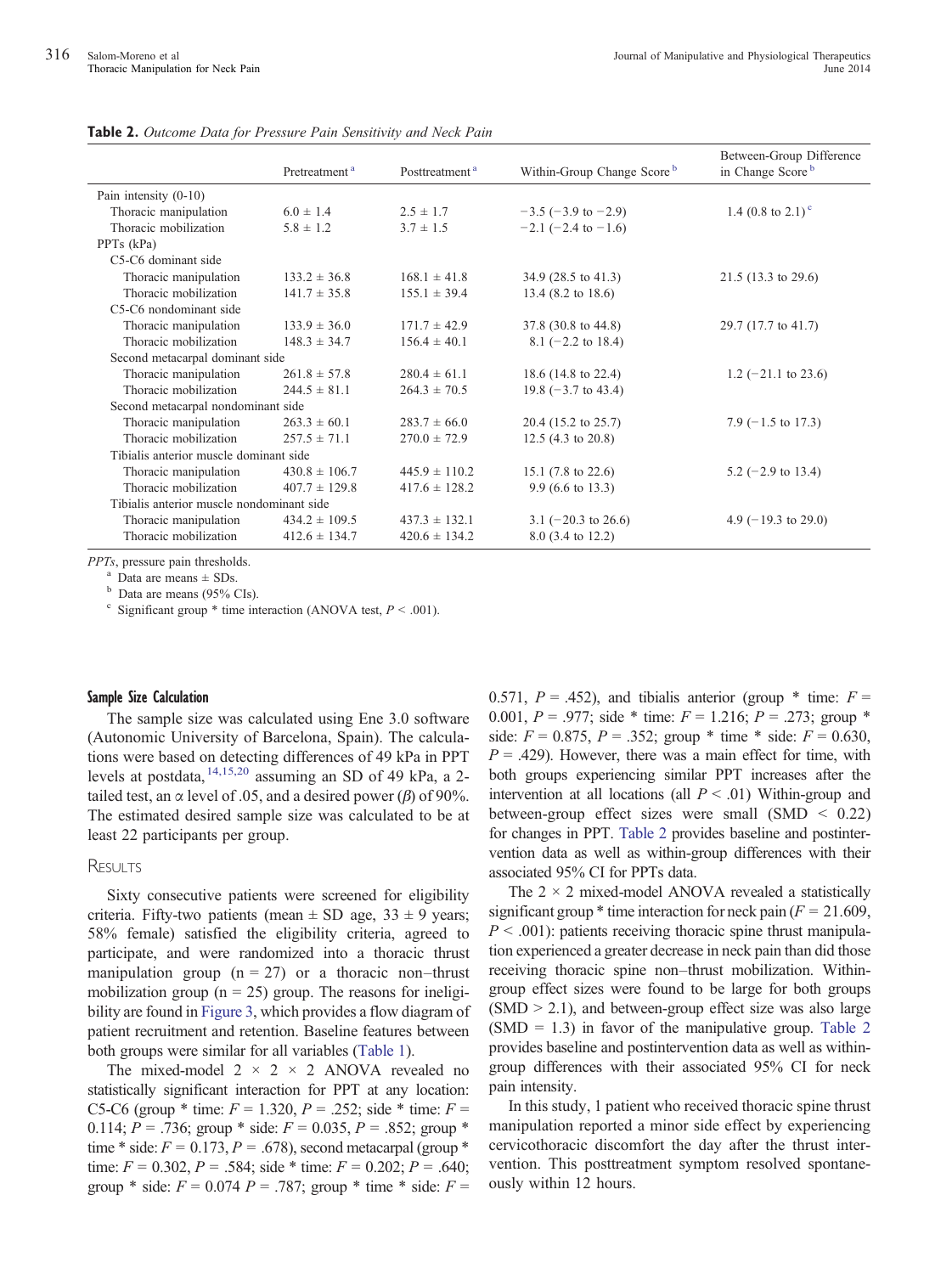#### **DISCUSSION**

The results of the current study demonstrated that there was no difference in PPT between individuals with chronic mechanical neck pain receiving either thoracic spine manipulation or thoracic non–thrust mobilization. However, individuals who received thoracic thrust manipulation experienced significantly great reductions in neck pain as measured by the Numerical Pain Rate Scale at the 1-week follow-up. The effect size for the between-group differences was large, suggesting a clinical effect of thoracic spine thrust manipulation; however, the between-group difference score surpassed the reported MCID of 1.3 points, but it did not surpass the MDC of  $2.1<sup>28</sup>$  $2.1<sup>28</sup>$  $2.1<sup>28</sup>$  $2.1<sup>28</sup>$  $2.1<sup>28</sup>$ 

Although there was not a statistically significant difference between groups for PPT, both groups experienced improvements regardless of the intervention received; however, a cause-and-effect relationship cannot be inferred because we did not have a control group. In addition, although both groups' exhibited improvements in PPT, the values did not exceed the MCID, as identified by Wa[l](#page-7-0)ton et al<sup>[25](#page-7-0)</sup> for the cervical spine and the tibialis anterior muscle. It should be noted that these patients only received one session of the intervention. Perhaps extra sessions are necessary to experience a cumulative effect when dealing with manual therapy techniques directed at the thoracic spine. For example, it has been demonstrated that in a population with acute mechanical neck pain, thoracic spine manipulation does not lead to tolerance in regard to pain and active range of motion[.](#page-7-0) [34](#page-7-0) However, future studies are needed to examine if this same phenomena is true with changes in PPT.

A small trial had previously found that individuals with lateral epicondylalgia experienced greater reductions in PPT if they received cervical spine manipulation as compared with thoracic manipulation[.](#page-7-0)<sup>[19](#page-7-0)</sup> However, a more recent trial compared the effects of cervical spine manipulation to thoracic spine manipulation for improving PPT in patients with chronic mechanical neck pain[.](#page-7-0)<sup>[20](#page-7-0)</sup> The results demonstrated that there were no significant differences between the 2 groups. Patients in that study experienced considerably greater changes in PPT with thoracic manipulation than did those patients in the current study. Future studies should continue to examine the physiological effects of thoracic spine manipulation and mobilization in patients with mechanical neck pain.

The current study identified a greater reduction in neck pain after thoracic thrust manipulation compared with thoracic mobilization. Both groups reported significant and clinically meaningful neck pain intensity that met or exceeded the MDC and MCID; however, the between-group difference score met the MCID but not the MDC[.](#page-7-0)<sup>[28](#page-7-0)</sup> This was an unexpected because it is not normal that the MDC score would be higher than the MCID (readers are referred to the

study by C[l](#page-7-0)eland et  $al^{28}$  $al^{28}$  $al^{28}$  for further discussion on this). Our results are similar to Cleland et al[,](#page-7-0)  $^{21}$  $^{21}$  $^{21}$  who also identified a greater pain reduction in pain after thoracic manipulation. The reason for the difference between studies might be because Cleland et al included a group of patients with neck pain and symptoms less than 2 months, whereas the current study included patients with chronic symptoms. Interestingly, our results differed from that of Suvarnnato et al[,](#page-7-0)  $^{22}$  $^{22}$  $^{22}$  in that they experienced no differences in pain reduction between thoracic thrust manipulation and non–thrust mobilization in individuals with chronic neck pain. These authors used the visual analog scale in the study, making direct comparisons difficult to do.

#### **Limitations**

A number of limitations should be considered in this clinical trial. First, we only included a short-term follow-up period, and we do not know if the findings would be the same at long-term follow-up periods. Second, we did not include a control group; hence, a cause-and-effect relationship cannot be inferred. Third, it is possible that the sample size was unpowered to detect changes in PPT over all points because estimation was only based on available data for the cervical spine. This could explain why the current study observed changes in neck pain intensity but not in PPT. Another reason maybe that both outcomes assess different aspects of the pain experience because PPT is considered as a neurophysiological outcome, whereas neck pain is a selfreported outcome. Fourth, the thoracic manipulation was done without using manipulation indicators for determining the site of manipulation. Nevertheless, it should be recognized that thoracic spine thrust manipulation lacks segmental sensitivity[.](#page-7-0)<sup>[30](#page-7-0)</sup> Fifth, only 1 clinician treated all patients in the current study, which limits the generalizability. Furthermore, we did not collect a measurement of function, so we cannot say if this was different between groups after the intervention. Futures studies should include pain and function as outcome measures and include a longterm follow-up.

## **CONCLUSION**

The results of this randomized clinical trial suggest that thoracic manipulation resulted in similar changes in PPT as thoracic mobilization in patients with chronic neck pain. However, those who received thoracic manipulation had a greater reduction in pain than did those who received thoracic non–thrust mobilization. Future studies should continue to compare the effects of mobilization vs manipulation and continue to investigate the physiological mechanisms that result in the beneficial effects of manipulation.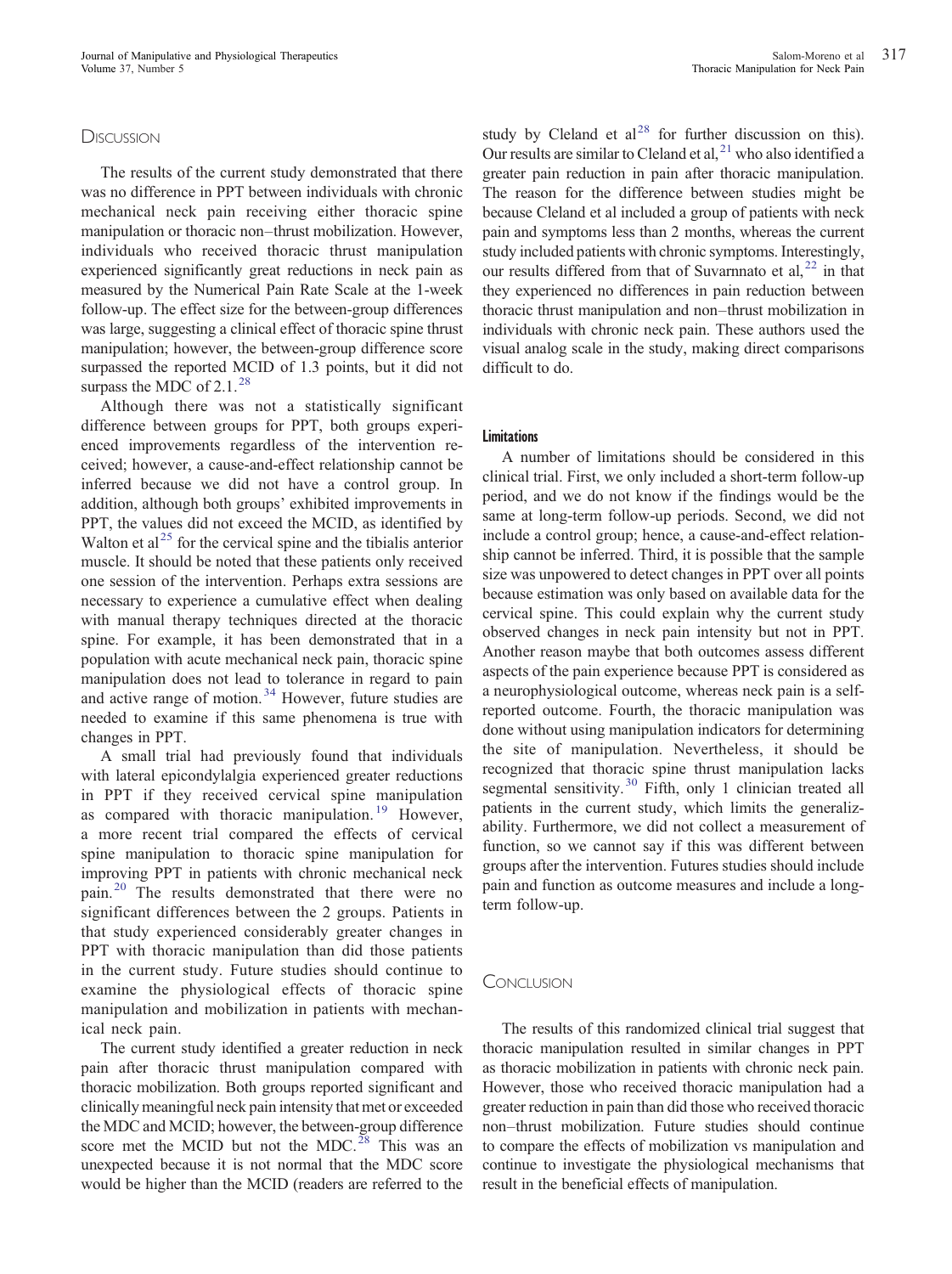## <span id="page-6-0"></span>Practical Applications

- This study suggests that thoracic manipulation resulted in similar small changes in pressure pain sensitivity to thoracic mobilization in chronic neck pain.
- Patients with mechanical neck pain receiving thoracic manipulation had a greater reduction in pain than did those who received thoracic non–thrust mobilization.
- Future studies should continue to compare the neurophysiological effects of mobilization vs manipulation

FUNDING SOURCES AND POTENTIAL CONFLICTS OF INTEREST

No funding sources or conflicts of interest were reported for this study.

## CONTRIBUTORSHIP INFORMATION

Concept development (provided idea for the research): JSM, ROS, JAC, MPC, STD, CFP.

Design (planned the methods to generate the results): JSM, ROS, JAC, MPC, STD, CFP.

Supervision (provided oversight, responsible for organization and implementation, writing of the manuscript): JAC, STD, CFP.

Data collection/processing (responsible for experiments, patient management, organization, or reporting data): JSM, ROS, MPC.

Analysis/interpretation (responsible for statistical analysis, evaluation, and presentation of the results): JSM, ROS, JAC, MPC, CFP.

Literature search (performed the literature search): JSM, ROS, JAC, MPC, STD, CFP.

Writing (responsible for writing a substantive part of the manuscript): JSM, ROS, JAC, MPC, STD, CFP.

Critical review (revised manuscript for intellectual content, this does not relate to spelling and grammar checking): JSM, ROS, JAC, MPC, STD, CFP.

# **REFERENCES**

- 1. Fejer R, Ohm-Kyvik K, Hartvigsen J. The prevalence of neck pain in the world population: a systematic critical review of the literature. Eur Spine J 2006;15:834-48.
- 2. Vasseljen O, Woodhouse A, Bjørngaard JH, Leivseth L. Natural course of acute neck and low back pain in the general population: the HUNT study. Pain 2013;154:1237-44.
- 3. Martin BI, Deyo RA, Mirza SK, et al. Expenditures and health status among adults with back and neck problems. JAMA 2008;299:656-64.
- 4. Martin BI, Turner JA, Mirza SK, Lee MJ, Comstock BA, Deyo RA. Trends in health care expenditures, utilization, and health status among US adults with spine problems, 1997-2006. Spine 2009;34:2077-84.
- 5. Childs JD, Cleland JA, Elliott JM, et al. Neck pain: a clinical practice guideline linked to the International Classification of Functioning, Disability, and Health from the Orthopaedic Section of the American Physical Therapy Association. J Orthop Sports Phys Ther 2008;38:A1-A34.
- 6. Bryans R, Decina P, Descarreaux M, et al. Evidence-based guidelines for the chiropractic treatment of adults with neck pain. J Manipulative Physiol Ther 2014;37:42-63.
- 7. Puentedura EJ, March J, Anders J, et al. Safety of cervical spine manipulation: are adverse events preventable and are manipulations being performed appropriately? A review of 134 case reports. J Man Manip Ther 2012;20: 66-74.
- 8. Cross KM, Kuenze C, Grindstaff TL, Hertel J. Thoracic spine thrust manipulation improves pain, range of motion, and self-reported function in patients with mechanical neck pain: a systematic review. J Orthop Sports Phys Ther 2011;41: 633-42.
- 9. Huisman PA, Speksnijder CM, de Wijer A. The effect of thoracic spine manipulation on pain and disability in patients with non-specific neck pain: a systematic review. Disabil Rehabil 2013;35:1677-85.
- 10. Bialosky JE, George SZ, Bishop MD. How spinal manipulative therapy works: why ask why? J Orthop Sports Phys Ther 2008;38:293-5.
- 11. Bialosky JE, Bishop MD, Price DD, Robinson ME, George SZ. The mechanisms of manual therapy in the treatment of musculoskeletal pain: a comprehensive model. Man Ther 2009;14:531-8.
- 12. Souvlis T, Vicenzino B, Wright A. Neuro-physiological effects of spinal manual therapy. Grieves' modern manual therapy: the vertebral column. 3rd edition. Edinburgh: Churchill-Livingston; 2004. p. 367-79.
- 13. Wright A. Pain-relieving effects of cervical manual therapy. In: Grant R, editor. Physical therapy of the cervical and thoracic spine. New York: Churchill-Livingston; 2002. p. 217-38.
- 14. Fernández-de-las-Peñas C, Pérez-de-Heredia M, Brea-Rivero M, Miangolarra-Page JC. Immediate effects on pressure pain threshold following a single cervical spine manipulation in healthy subjects. J Orthop Sports Phys Ther 2007;37:325-9.
- 15. Fernández-de-las-Peñas C, Alonso-Blanco C, Cleland JA, Rodríguez-Blanco C, Alburquerque-Sendín F. Changes in pressure pain thresholds over C5-C6 zygapophyseal joint following a cervico-thoracic junction manipulation in healthy subjects. J Manipulative Physiol Ther 2008;31:332-7.
- 16. Srbely JZ, Vernon H, Lee D, Polgar M. Immediate effects of spinal manipulative therapy on regional antinociceptive effects in myofascial tissues in healthy young adults. J Manipulative Physiol Ther 2013;36:333-41.
- 17. Mansila-Ferragut P, Fernández-de-las-Peñas C, Alburquerque-Sendín F, Cleland JA, Boscá-Gandía JJ. Immediate effects of atlanto-occipital joint manipulation on active mouth opening and pressure pain sensitivity in women with mechanical neck pain. J Manipulative Physiol Ther 2009;32:101-6.
- 18. Vicenzino B, Collins D, Wright A. The initial effects of a cervical spine manipulative physiotherapy treatment on the pain and dysfunction of lateral epicondylalgia. Pain 1996;68: 69-74.